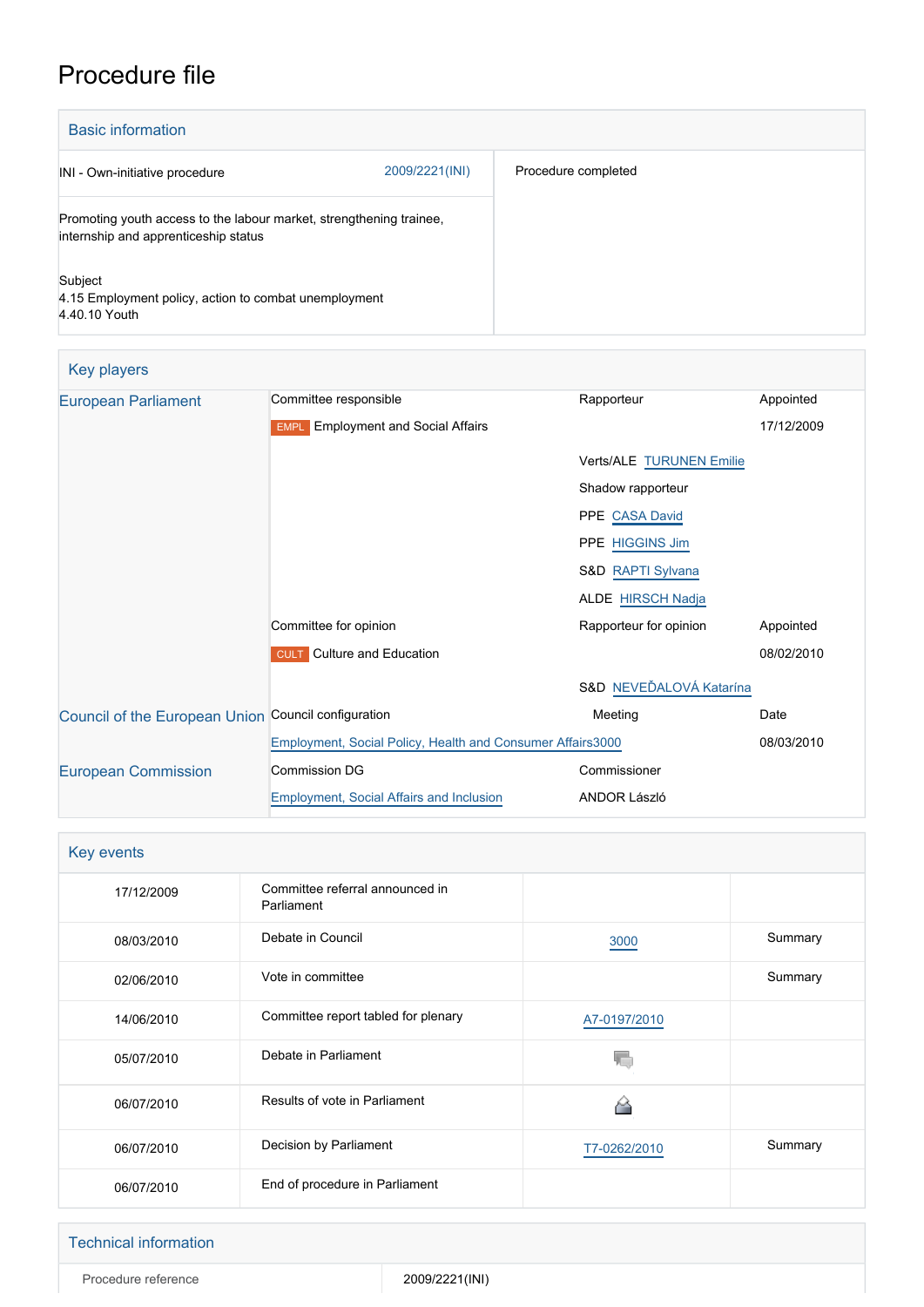| Procedure type             | INI - Own-initiative procedure |
|----------------------------|--------------------------------|
| Procedure subtype          | Initiative                     |
| Legal basis                | Rules of Procedure EP 54       |
| Other legal basis          | Rules of Procedure EP 159      |
| Stage reached in procedure | Procedure completed            |
| Committee dossier          | EMPL/7/01745                   |

#### Documentation gateway

| Committee draft report                                 |             | PE439.253    | 02/03/2010 | EP        |         |
|--------------------------------------------------------|-------------|--------------|------------|-----------|---------|
| Amendments tabled in committee                         |             | PE440.113    | 07/04/2010 | <b>EP</b> |         |
| Committee opinion                                      | <b>CULT</b> | PE439.394    | 26/04/2010 | <b>EP</b> |         |
| Committee report tabled for plenary, single<br>reading |             | A7-0197/2010 | 14/06/2010 | EP        |         |
| Text adopted by Parliament, single reading             |             | T7-0262/2010 | 06/07/2010 | EP        | Summary |
| Commission response to text adopted in<br>plenary      |             | SP(2010)6850 | 29/11/2010 | EC        |         |

### Promoting youth access to the labour market, strengthening trainee, internship and apprenticeship status

Ministers had a discussion on youth employment policies. The discussion was based on a presidency background paper and the following questions:

- what, in your view, are the most effective ways of reducing the impact of unemployment on young people, and what can be done to ensure that they do not continue to be the group worst affected by labour market segmentation, with repercussions on job quality and on their ability to remain in work?
- to what extent and in what way should youth employment policies and action to combat unemployment as part of the strategy on growth and jobs be seen in the light of quantified reduction targets? Should specific indicators be set for young people?

### Promoting youth access to the labour market, strengthening trainee, internship and apprenticeship status

The Committee on Employment and Social Affairs adopted the own-initiative report drafted by Emilie TURUNEN (Greens/ALE, DK) on promoting youth access to the labour market, strengthening trainee, internship and apprenticeship status.

The report urges the Commission and the Member States to take a rights-based approach to youth and employment.

#### Members outline the following issues:

Creation of more and better jobs and labour market inclusion: Members call on the Council and the Commission to define a job strategy for the EU that combines financial instruments and employment policies in order to avoid ?jobless growth? and that entails setting ambitious benchmarks for the employment of young people. They strongly encourage having in the job strategy a special focus on developing green jobs and jobs in the social economy, whilst ensuring that Parliament is involved in the decision-making process. In addition, Members suggest the following measures:

- create efficient incentives, such as employment subsidies or insurance contributions for young people that will guarantee decent living and working conditions;
- have ambitious policies on training young people;
- promote and support ? taking into account the beneficial national partnerships run between schools, universities, enterprises and the social partners ? pilot projects in the new strategic development sectors which provide suitable scientific, technological and employment-oriented training for young people, and especially women, in order to promote innovation and competitiveness within enterprises, using study grants, higher education-level apprenticeships and non-atypical employment contracts for that purpose;
- increase the contact between universities and employers to provide students with the opportunity to acquire skills needed for the employment market;
- instigate wide-ranging measures aimed at stimulating the economy, such as tax reduction and reduction of the administrative burden on SMEs, in order to bring growth and create new jobs, especially for young people;
- establish inclusive and targeted labour-market policies that secure the respectful inclusion and meaningful occupation of young people, e.g. through the setting-up of inspirational networks, trainee arrangements that include financial aid enabling the trainee to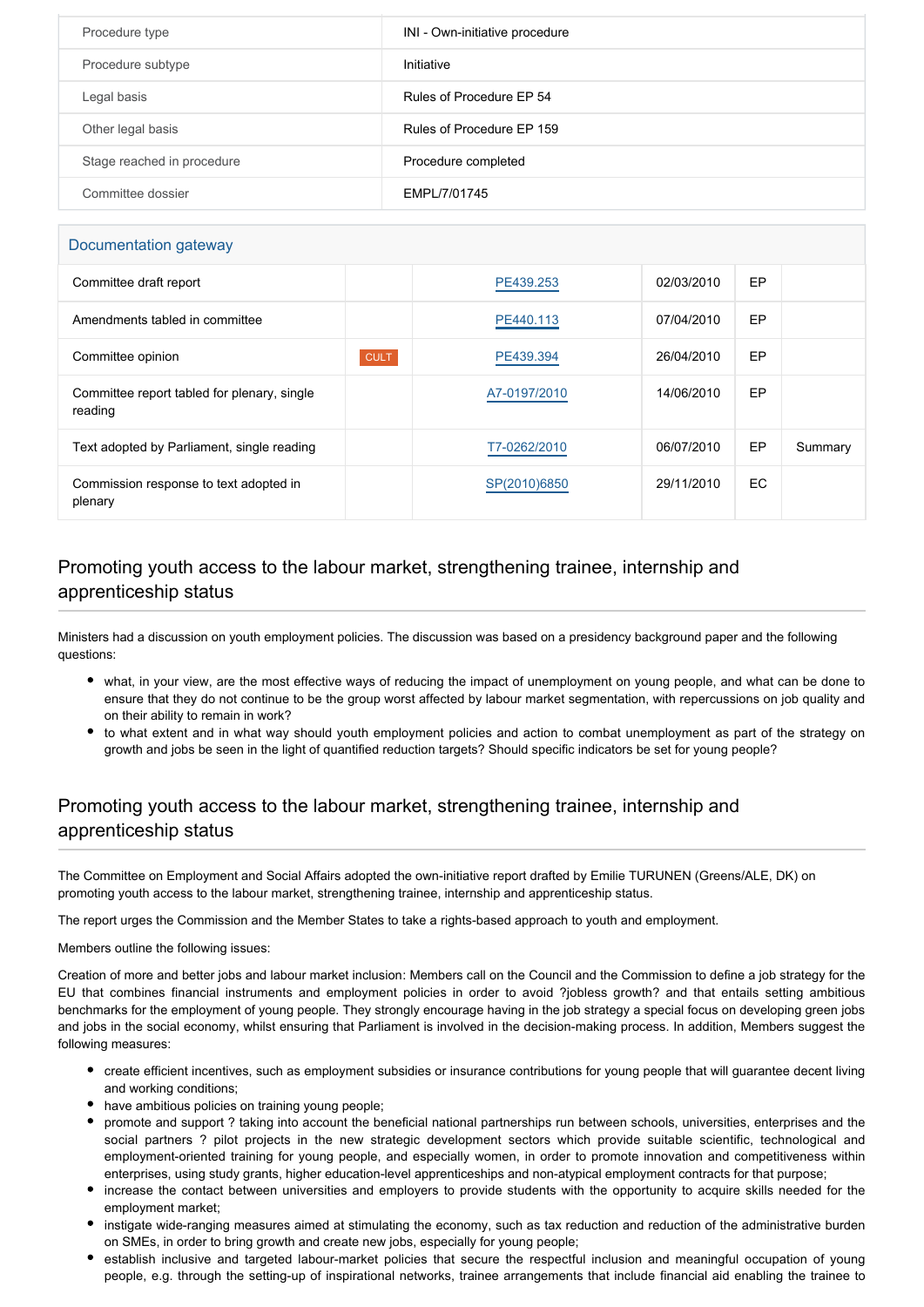relocate and live close to the place where the traineeship is held;

include cooperation between schools and employers at an early stage in their plans to redesign training schemes.

Members call on the Commission to expand financial capacity for, and to ensure better use of, the European Social Fund, to earmark a minimum of 10 % of this fund for projects targeting young people.

Education and transition from education to employment: Members call on the Member States to intensify efforts to reduce early school leaving in order to achieve the goals set out in the EU 2020 Strategy of no more than 10 % of early school leavers by 2012. The aim being to fight early school leaving and illiteracy. All children should also receive the encouragement they need right from the start, and particularly to safeguard the targeted encouragement of children with language problems or other handicaps, so that they are afforded the greatest possible education and career opportunities.

The report calls for more and better apprenticeships. It refers to the positive experiences with the dual system within Vocational Educational and Training (VET) in countries such as Germany, Austria and Denmark where the system is seen as an important part of young people?s transition from education to employment. Member States are called upon to support apprenticeship schemes and to incite companies to provide training opportunities for young people even in times of crisis.

Members request the setting up of a European Quality Charter on Internships setting out minimum standards for internships to ensure their educational value and avoid exploitation, taking into account that internships form part of education and must not replace actual jobs. These minimum standards should include an outline of the job description or qualifications to be acquired, a time limit on internships, a minimum allowance based on standard-of-living costs in the place where the internship is performed that comply with national traditions, insurance in the area of their work, social security benefits in line with local standards and a clear connection to the educational programme in question. The Commission is called upon to provide statistics on internships in each Member State.

Members call for young people to be protected from those employers ? in the public and private sector ? who, through work experience, apprenticeship and traineeship schemes, are able to cover their essential and basic needs at little or no cost, exploiting the willingness of young people to learn without any future prospect of becoming fully established as part of their workforce.

The report also calls on the need to:

- to promote young people?s labour and training mobility across the Member States;
- to speed up the harmonisation of national qualification profiles and European qualification profiles;
- to incorporate apprenticeship, traineeship and work experience schemes into the social security systems;
- to strengthen their systems for educational guidance at the primary to secondary school stage, in order to help young people and their families select education and training channels that effectively correspond to actual aptitudes, abilities and aspirations, thereby reducing the risk of drop-out and failure;
- to secure equal access to education for all by guaranteeing a minimum right to free well-funded education from nursery school to university and by securing financial support for young students;
- to expand EU programmes that support education and upskilling, such as Lifelong Learning, the European Social Fund, the Marie Curie and Erasmus Mundus Actions and the Science Education Initiative.

Adapting to the needs of the individual and the labour market: Members call on the Commission and the Member States to provide young people with information on the demands on the labour market. They urge the Commission to revise the flexicurity strategy in order to place transition security at the top of the agenda while creating mobility and easier access for young people. The strategy should focus namely on:

- flexible and reliable contractual arrangements;
- comprehensive lifelong training, traineeship or learning programmes securing the continued development of skills;
- effective active labour-market and workfare policies that focus on skills, quality employment and inclusion;
- effective labour mobility mechanisms;
- social-security systems that provide young people with a secure transition between various employment situations, between unemployment and employment or between training and employment, rather than forcing them to be flexible;
- effective monitoring mechanisms to guarantee labour rights.

Members underline the need for strong and structured social dialogue in all workplaces in order to protect young workers from exploitation and the often precarious nature of temporary work. They underline the need for the social partners to address young workers and their specific needs. The Commission and the Member States are called upon to do more to ensure that the Employment Equality Directive, which outlaws discrimination on the grounds of age in employment, has been transposed correctly and is being implemented effectively. Measures should also be taken to foster rapprochement between the worlds of work and education. Member States are urged to absorb the impact youth unemployment will have on the pension rights of that generation and, by taking generous account of the time spent in education, give young people an incentive to continue their education for a long period.

Disadvantages and discrimination: Members call on the Commission and the Member States to ensure that national legislation affecting youth, and in particularly national legislation based on the Employment Equality Directive (2000/78/?C), is not used to discriminate against young employees? access to social benefits.

The report calls for the following measures:

- to provide for initiatives likely to ensure that young immigrants can learn the language of their host country and that the qualifications they have acquired in their home country are recognised;
- to provide adequate and better childcare facilities, such as all-day schools, for young parents at an acceptable cost, thereby making it more possible for young parents, especially mothers, to be able to participate in the labour market;
- to establish a short-term effort focused on young unemployed men in the sectors affected by the crisis;
- to introduce affirmative action measures for young people in those areas of the labour market where youth is under-represented, so as to overcome the consequences of age discrimination;
- to develop specific programmes for people with disabilities aimed at increasing their chances of accessing the labour market;
- to support for volunteer programmes in various fields, including, inter alia, the social, cultural and sporting fields.

Members stress the importance of young people being able to be financially independent and call for the Member States to ensure that all young people are individually entitled to a decent level of income that secures for them the possibility of creating an economically independent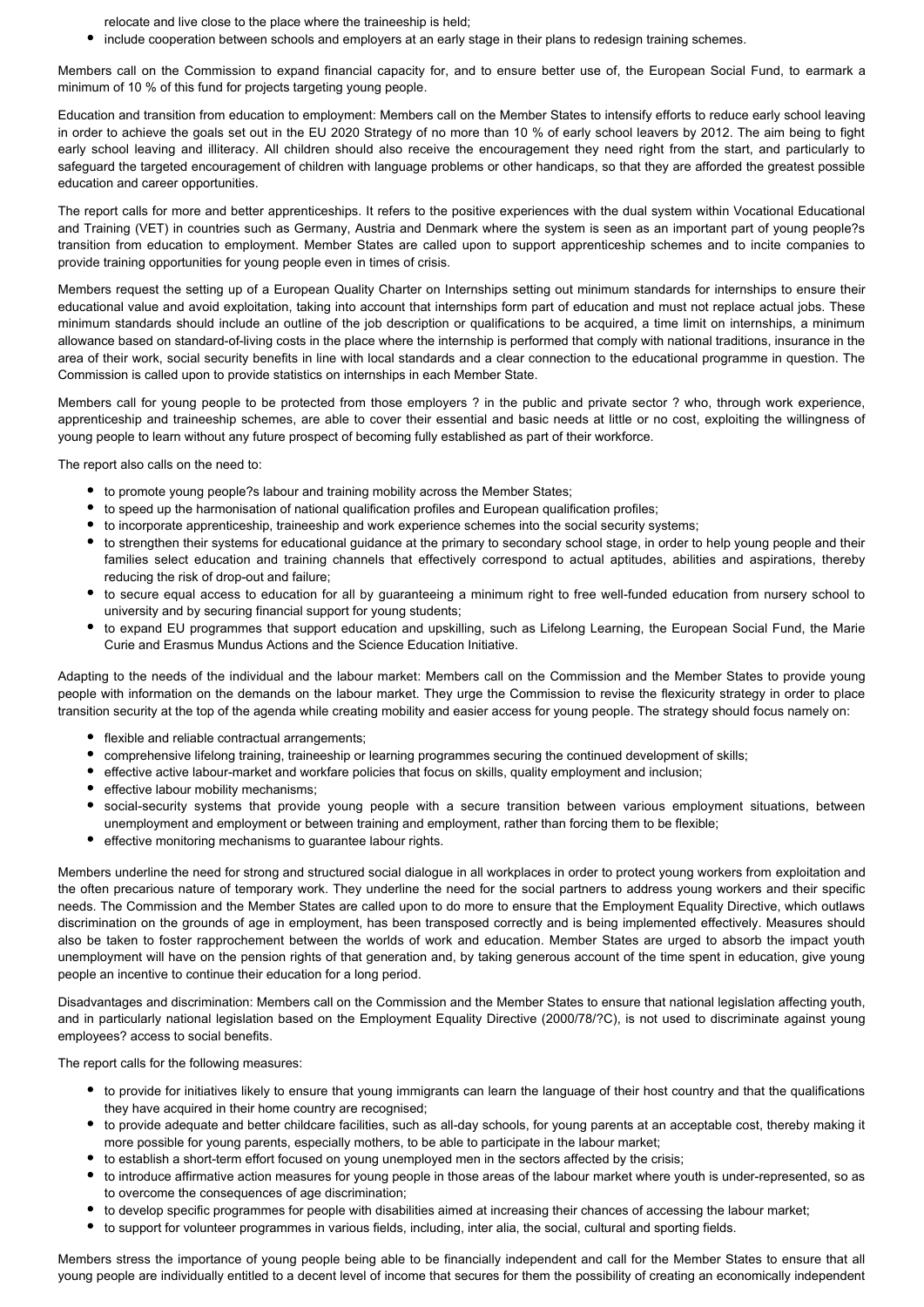life. They should also receive effective assistance in choosing their career, finding out about their rights and managing their minimum income.

Strategies and governance tools at EU level: Members suggest that the Council and the Commission come forward with a European Youth Guarantee securing the right of every young person in the EU to be offered a job, an apprenticeship, additional training or combined work and training after a maximum period of 4 months? unemployment. They call on the Commission to evaluate annually existing youth benchmarks and the Youth Guarantee. The report suggests setting up of a permanent EU youth taskforce involving youth organisations, Member States, the Commission, Parliament and the social partners to monitor developments on youth employment. Members call on the European Institutions to set a good example by removing their advertisements for unpaid traineeships from their respective websites and to pay:

- a minimum allowance based on standard-of-living costs of the place where the internship is performed;
- social security benefits to all their interns.

## Promoting youth access to the labour market, strengthening trainee, internship and apprenticeship status

The European Parliament adopted a resolution on promoting youth access to the labour market, strengthening trainee, internship and apprenticeship status.

The resolution urges the Commission and the Member States to take a rights-based approach to youth and employment. The qualitative aspect of decent work for young people must not be compromised, and the core labour standards and other standards related to the quality of work, such as working time, the minimum wage, social security, and occupational health and safety, must be central considerations in the efforts that are made/

Parliament outlines the following issues:

Creation of more and better jobs and labour market inclusion: Parliament calls on the Council and the Commission to define a job strategy for the EU that combines financial instruments and employment policies in order to avoid ?jobless growth? and that entails setting ambitious benchmarks for the employment of young people. It strongly encourages having in the job strategy a special focus on developing green jobs and jobs in the social economy, whilst ensuring that Parliament is involved in the decision-making process. In addition, Members suggest the following measures:

- create efficient incentives, such as employment subsidies or insurance contributions for young people that will guarantee decent living and working conditions;
- have ambitious policies on training young people;
- encourage public and private employers to hire young people and ensure that they have access to the recently established European Microfinance Facility;
- promote and support ? taking into account the beneficial national partnerships run between schools, universities, enterprises and the social partners ? pilot projects in the new strategic development sectors which provide suitable scientific, technological and employment-oriented training for young people, and especially women, in order to promote innovation and competitiveness within enterprises, using study grants, higher education-level apprenticeships and non-atypical employment contracts for that purpose;
- increase the contact between universities and employers to provide students with the opportunity to acquire skills needed for the employment market;
- instigate wide-ranging measures aimed at stimulating the economy, such as tax reduction and reduction of the administrative burden on SMEs, in order to bring growth and create new jobs, especially for young people;
- establish inclusive and targeted labour-market policies that secure the respectful inclusion and meaningful occupation of young people, e.g. through the setting-up of inspirational networks, trainee arrangements that include financial aid enabling the trainee to relocate and live close to the place where the traineeship is held;
- include cooperation between schools and employers at an early stage in their plans to redesign training schemes.

Parliament calls on the Commission to expand financial capacity for, and to ensure better use of, the European Social Fund, to earmark a minimum of 10 % of this fund for projects targeting young people. It urges the Commission and the Member States not to jeopardise the running of small and innovative projects through excessive control and to review the effectiveness and added value of programmes, such as "Youth in Action", in terms of job opportunities for young people. It urges the Member States to improve their targeting of youth and to prioritise business-education provider co-operation as the right tool with which to combat structural unemployment.

Education and transition from education to employment: Parliament calls on the Member States to intensify efforts to reduce early school leaving in order to achieve the goals set out in the EU 2020 Strategy of no more than 10 % of early school leavers by 2012. The aim being to fight early school leaving and illiteracy, e.g. lowering the number of students in each class, providing assistance for pupils who cannot afford to complete their compulsory education, increasing the emphasis on practical aspects in the syllabus, introducing mentors in all schools, establishing an immediate follow-up of early school leavers. All children should also receive the encouragement they need right from the start, and particularly to safeguard the targeted encouragement of children with language problems or other handicaps.

Member States are called upon to support apprenticeship schemes and to incite companies to provide training opportunities for young people even in times of crisis.

Members request the setting up of a European Quality Charter on Internships setting out minimum standards for internships to ensure their educational value and avoid exploitation, taking into account that internships form part of education and must not replace actual jobs. These minimum standards should include an outline of the job description or qualifications to be acquired, a time limit on internships, a minimum allowance based on standard-of-living costs in the place where the internship is performed that comply with national traditions, insurance in the area of their work, social security benefits in line with local standards and a clear connection to the educational programme in question. The Commission is called upon to provide statistics on internships in each Member State.

Parliament calls for young people to be protected from those employers ? in the public and private sector ? who, through work experience, apprenticeship and traineeship schemes, are able to cover their essential and basic needs at little or no cost, exploiting the willingness of young people to learn without any future prospect of becoming fully established as part of their workforce.